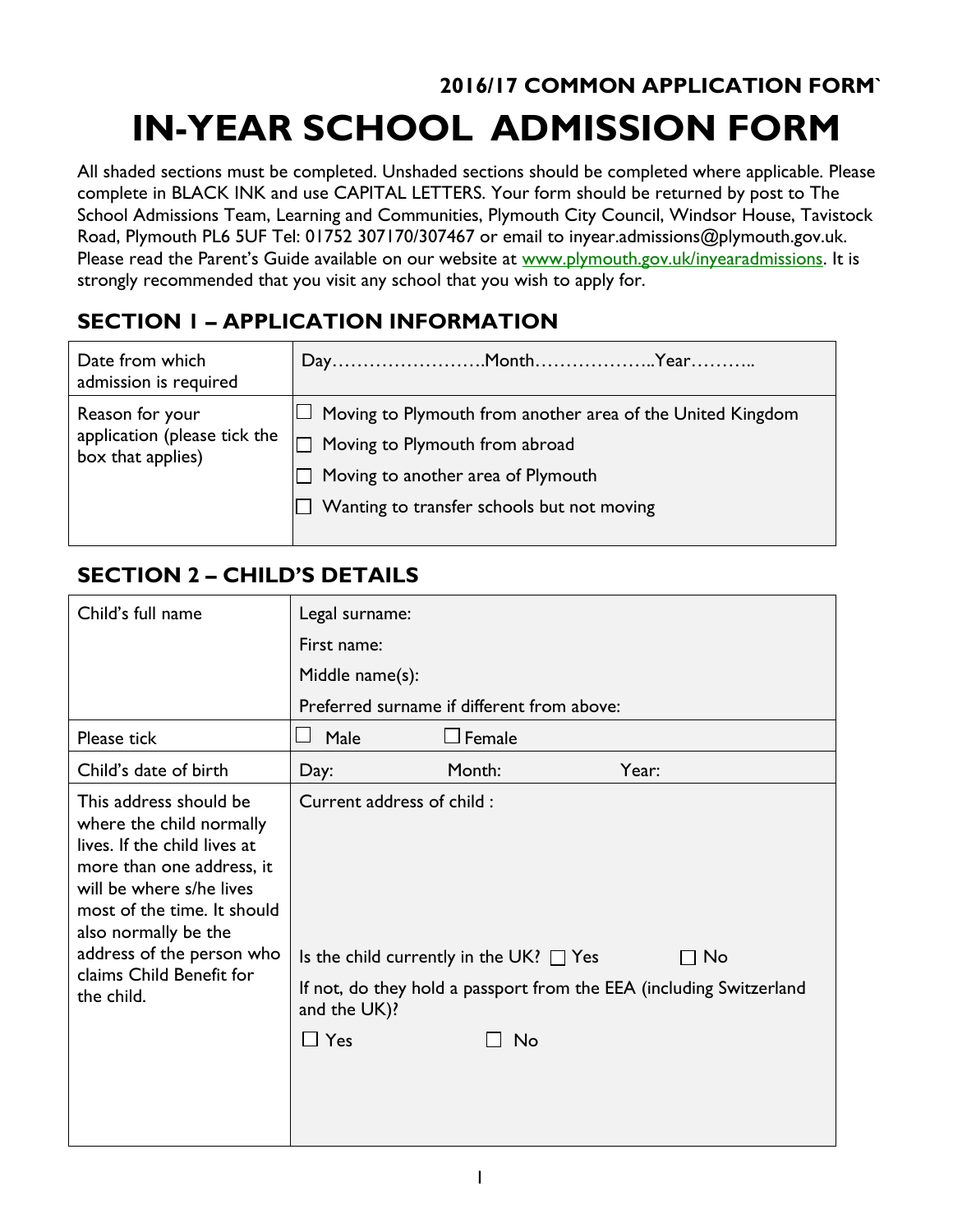### **SECTION 3 – YOUR DETAILS**

| Details of person with<br><b>Legal Parental</b>                        | Full name:                                                                            |
|------------------------------------------------------------------------|---------------------------------------------------------------------------------------|
| <b>Responsibility for this</b><br>child who is completing<br>this form | Relationship to child:                                                                |
|                                                                        | Home telephone number:                                                                |
|                                                                        | Mobile:                                                                               |
|                                                                        | Email:                                                                                |
|                                                                        | Current address:                                                                      |
|                                                                        |                                                                                       |
|                                                                        |                                                                                       |
|                                                                        |                                                                                       |
|                                                                        | How would you like to learn about the school allocated to your<br>child? Please tick: |
|                                                                        | $\Box$ Email<br>Letter                                                                |
|                                                                        |                                                                                       |
| Help completing                                                        | Are you getting help to complete this form? If yes, please tell us:                   |
| application form                                                       | $\Box$ No<br>$\Box$ Yes                                                               |
|                                                                        | Name of organisation:                                                                 |
|                                                                        | Name and contact details of assistant:                                                |
|                                                                        |                                                                                       |
|                                                                        |                                                                                       |
|                                                                        |                                                                                       |
| Previous address (if you                                               | House number:<br>House name:                                                          |
| have moved)                                                            | Street:                                                                               |
|                                                                        | Town:                                                                                 |
|                                                                        | Post code:<br>County:                                                                 |
| Proposed new address (if                                               | House number:<br>House name:                                                          |
| you are moving)                                                        | Street:                                                                               |
| Evidence of move may be<br>needed                                      | Town:                                                                                 |
| Please tell us if there are                                            | Post code:<br>County:                                                                 |
| any changes to these plans                                             | New home telephone number:                                                            |
| as this may affect the<br>allocation of a school<br>place              | Anticipated date of move:                                                             |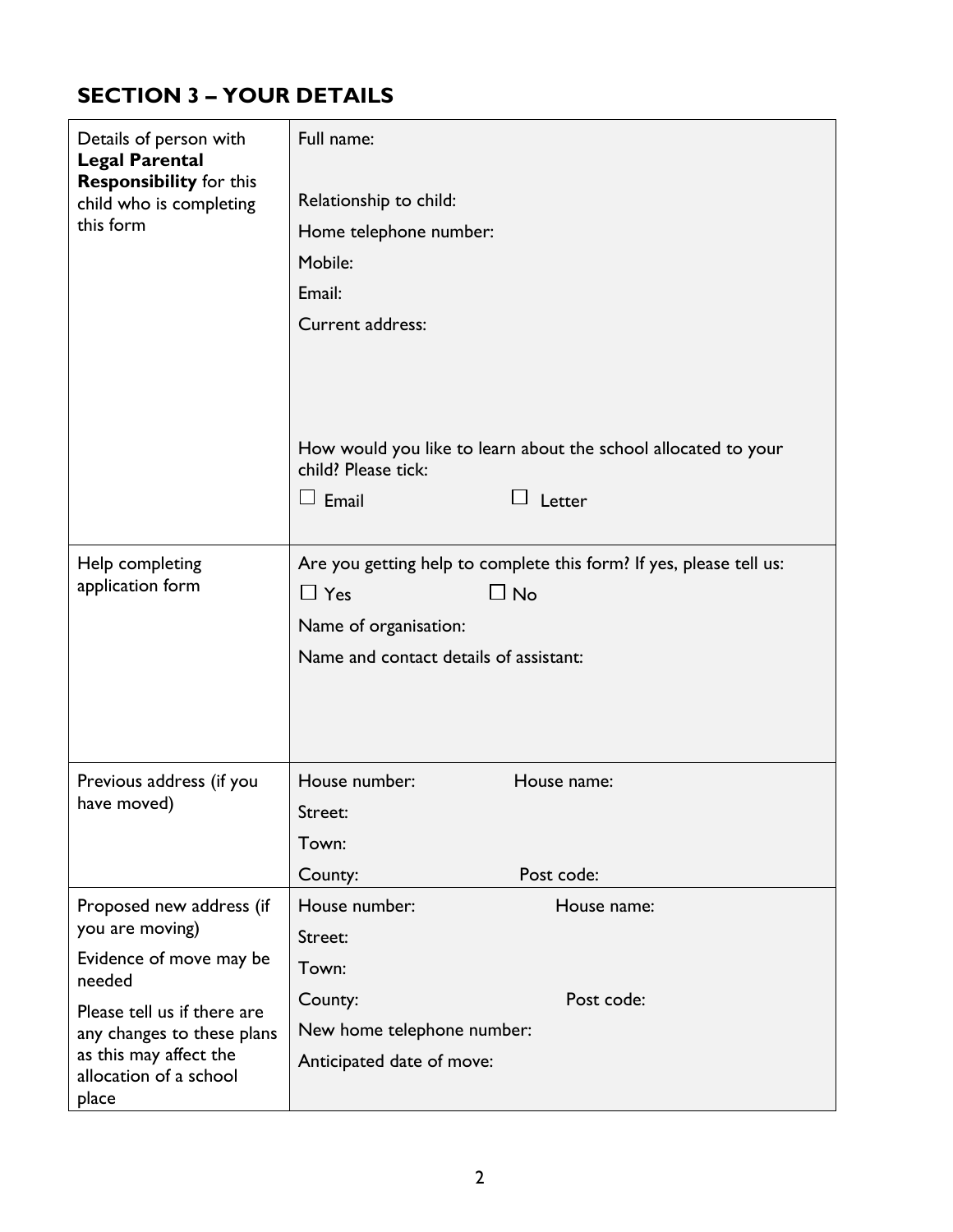### **SECTION 4 – CURRENT OR LAST SCHOOL**

| Child's current or last<br>school<br>Please note we contact<br>current or previous<br>schools to make them<br>aware of your transfer<br>request and to ask for<br>more information if<br>needed<br>Reason for leaving if not as<br>a result of a move and any<br>other relevant information<br>Continue on extra sheet of<br>paper if needed | Does your child currently attend a school? $\Box$ Yes<br>$\Box$ No<br>Date of last attendance, if not still attending:<br>Name of school:<br>Address:<br>School telephone number:<br>Year group:<br>Has your child been permanently excluded? $\Box$ Yes<br>$\Box$ No<br>Is the school aware of your request to transfer?<br>$\Box$ Yes<br>$\Box$ No<br>Tell us the reason for your child leaving his/her current school: |
|----------------------------------------------------------------------------------------------------------------------------------------------------------------------------------------------------------------------------------------------------------------------------------------------------------------------------------------------|---------------------------------------------------------------------------------------------------------------------------------------------------------------------------------------------------------------------------------------------------------------------------------------------------------------------------------------------------------------------------------------------------------------------------|
| Details of any school(s)<br>attended prior to the<br>school shown above<br>Please note we contact<br>current or previous<br>schools to make them<br>aware of your transfer<br>request and to ask for<br>more information if<br>needed<br>Continue on additional<br>sheet of paper if needed                                                  | Name of school:<br>Telephone:<br>Attended from:<br>To:<br>Address:<br>Name of school:<br>Telephone:<br>To:<br>Attended from:<br>Address:<br>Name of school:<br>Telephone:<br>Attended from:<br>To:<br>Address:                                                                                                                                                                                                            |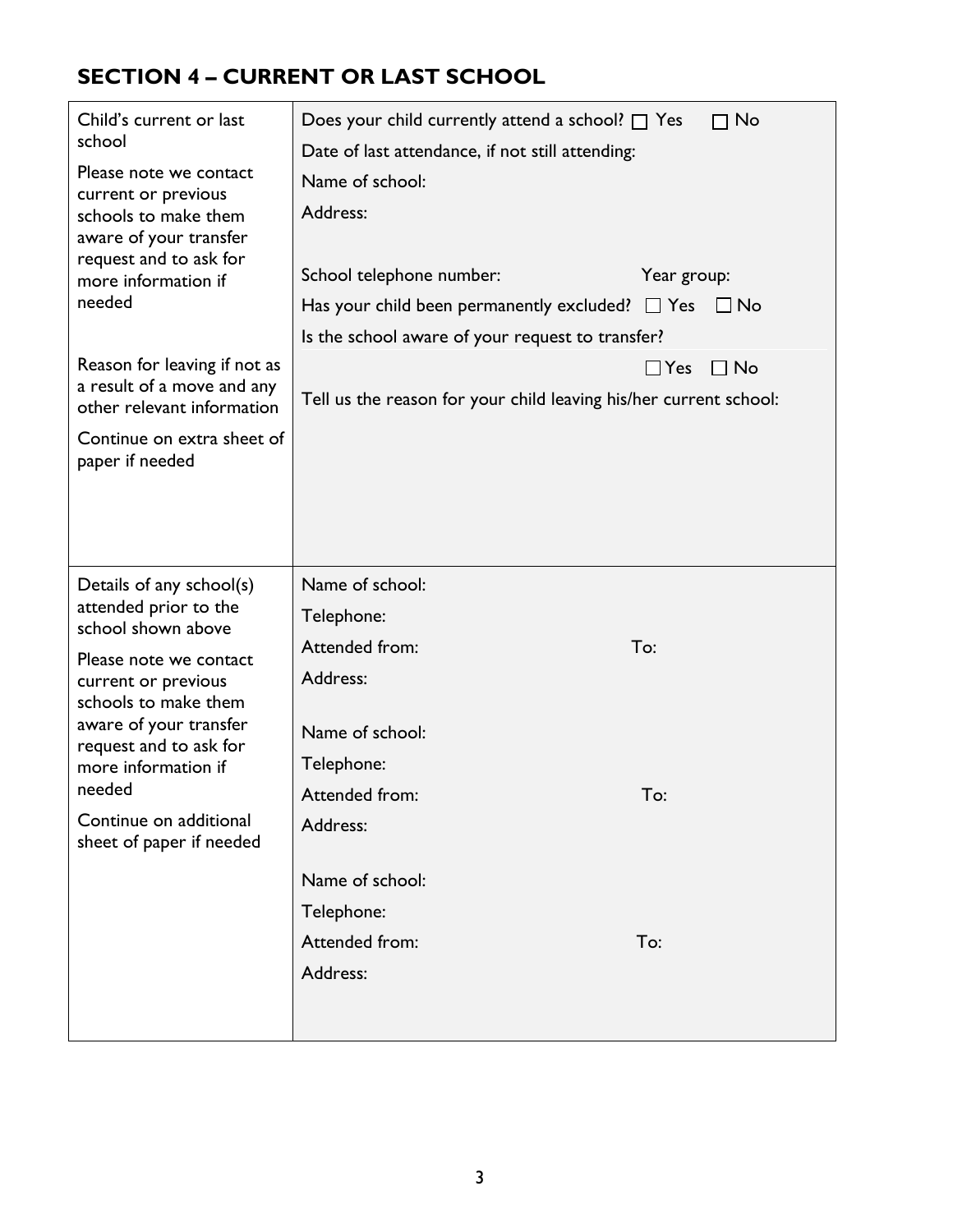#### **SECTION 5 – SCHOOL PREFERENCES**

You must state a preference for at least one school. You may list up to three school preferences. Please rank them, with the school you prefer most as first choice. If applying for a faith school or Devonport High School for Boys, you may need to complete a supplementary information form available from the school direct. Please see the Parent's Guide booklet.

| First preferred school  | School name: |
|-------------------------|--------------|
| Reason for preference   |              |
|                         |              |
| Second preferred school | School name: |
| Reason for preference   |              |
|                         |              |
| Third preferred school  | School name: |
| Reason for preference   |              |
|                         |              |

#### **SECTION 6 – FAIR ACCESS**

Once received, your application form will be reviewed in line with Plymouth City Council's Fair Access Protocol and we may need more information to fully understand your child's circumstances.

Please tick any of the following statements that apply to this application:

| Application is for admission to Year 11 of a<br>mainstream school (A)                                   | $\Box$ Child returning from the criminal justice system<br>(A)                                                       |
|---------------------------------------------------------------------------------------------------------|----------------------------------------------------------------------------------------------------------------------|
| Traveller child (A)<br>⊔                                                                                | $\Box$ Child of refugees or asylum seekers (A)                                                                       |
| Homeless child (A)                                                                                      | Child who is a carer (A)                                                                                             |
| Child with special educational needs (but                                                               | Child with English as an additional language (A)                                                                     |
| without a statement or $E HCP^*$ ) (A)                                                                  | Please specify                                                                                                       |
| Children of UK Service personnel (A)                                                                    | $\Box$ Child with a disability / medical condition (A)                                                               |
| Child has been out of education for 2 school<br>months or more (A)                                      | $\Box$ Child unable to find a place following a move to<br>the area because of a shortage of places (A)              |
| Child withdrawn from school after fixed term<br>exclusions and unable to find another place $(A)$       | $\Box$ Child without a school place and with a history<br>of serious attendance problems (85 percent or less)<br>(A) |
| Child currently attending a Pupil Referral Unit<br>ப<br>(R)                                             | $\Box$ Child with unsupportive family backgrounds,<br>where a place has not been sought $(R)$                        |
| Child with a conviction or caution for criminal<br>behaviour in the previous $2$ years $(R)$            | Child permanently excluded or with a managed<br>transfer within the last $2$ years $(R)$                             |
| Child who has attended 2 or more primary<br>ப<br>schools - no change of address (R)                     | Child who has attended 2 or more secondary<br>schools - no change of address $(R)$                                   |
| $\Box$ Child with 3 or more fixed term exclusions or a<br>total of 15 days within 1 academic year $(R)$ | $\Box$ None apply                                                                                                    |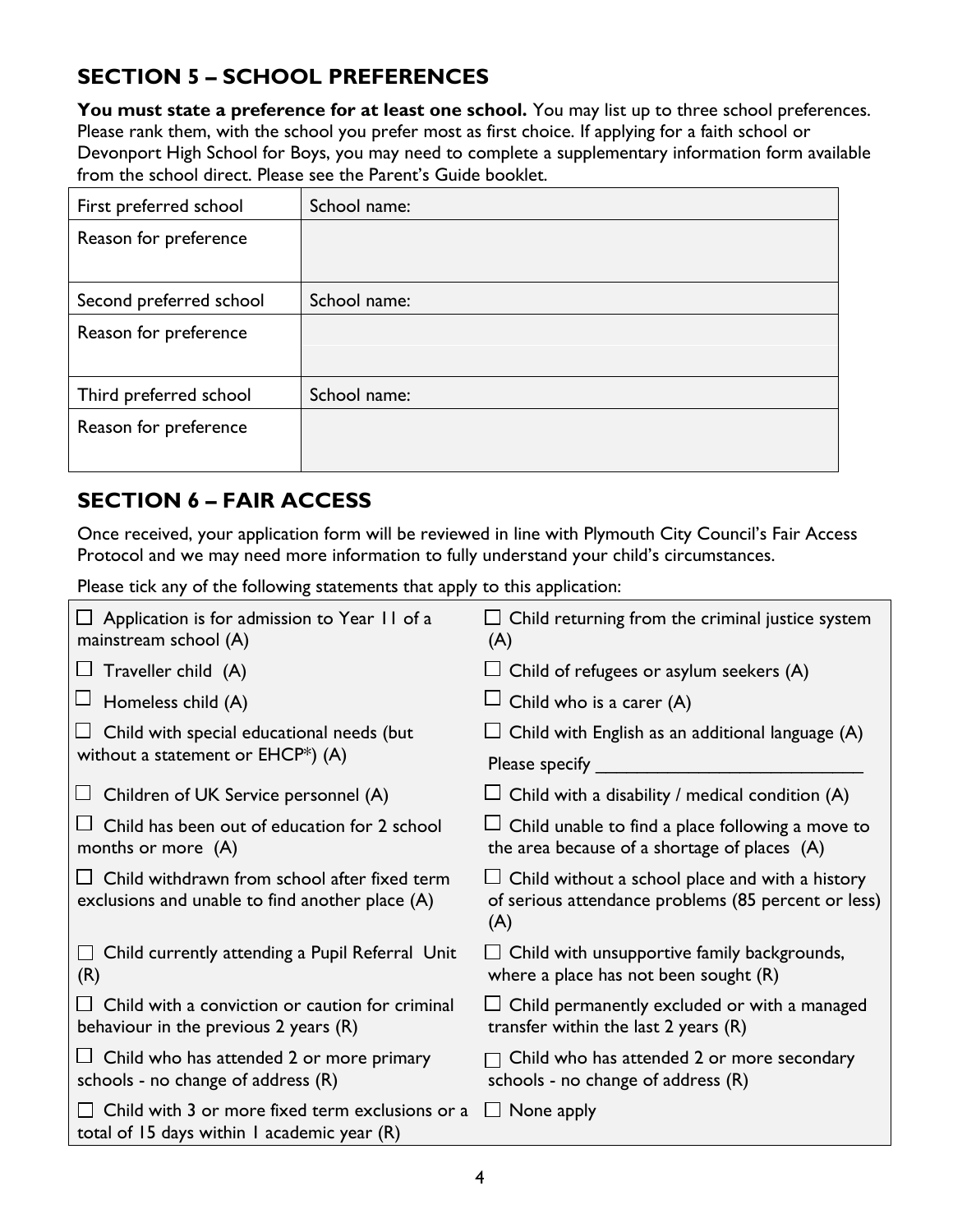#### **SECTION 7 – ADDITIONAL INFORMATION**

|                                                                     |               | A) Does your child have a statement of Special Educational Need/EHCP*? $\Box$ Yes $\Box$ No                                                                                                      |
|---------------------------------------------------------------------|---------------|--------------------------------------------------------------------------------------------------------------------------------------------------------------------------------------------------|
|                                                                     |               |                                                                                                                                                                                                  |
| <b>B)</b> Does your child have any serious medical, physical or     |               | $\Box$ Yes $\Box$ No                                                                                                                                                                             |
| psychological needs? Evidence needed.                               |               |                                                                                                                                                                                                  |
| fostered?                                                           |               | C) Is the child in the care of a local authority either now or immediately prior to adoption e.g.<br>Yes<br>$No\square$                                                                          |
| Supporting evidence needed.                                         |               |                                                                                                                                                                                                  |
| Name of local authority:                                            |               |                                                                                                                                                                                                  |
|                                                                     |               | D) Do you have legal parental responsibility for the child named in this application?<br>$Yes^{\square}No$                                                                                       |
| please provide a copy.                                              |               | If there are any court orders relating the Legal Parental Responsibility for this child                                                                                                          |
| application is being made?                                          |               | E) Have you informed everyone with Legal Parental Responsibility for this child that this<br>$Yes \Box No$                                                                                       |
| F) Does the child named in this application normally live with you? |               | $Yes \Box No$                                                                                                                                                                                    |
| G) Does the child have sibling(s) living at the same address?       |               | $\exists$ Yes $\Box$ No                                                                                                                                                                          |
| Name of child                                                       | Date of birth | Name of school currently<br>attending                                                                                                                                                            |
|                                                                     |               |                                                                                                                                                                                                  |
|                                                                     |               |                                                                                                                                                                                                  |
|                                                                     |               |                                                                                                                                                                                                  |
| studied:                                                            |               | H) FOR YEAR 9 to 11 PUPILS ONLY: Please give details of GCSE or other qualifications being                                                                                                       |
| Subject                                                             | Exam Board    | <b>Course Code</b>                                                                                                                                                                               |
|                                                                     |               |                                                                                                                                                                                                  |
|                                                                     |               |                                                                                                                                                                                                  |
|                                                                     |               |                                                                                                                                                                                                  |
|                                                                     |               |                                                                                                                                                                                                  |
|                                                                     |               |                                                                                                                                                                                                  |
|                                                                     |               |                                                                                                                                                                                                  |
|                                                                     |               |                                                                                                                                                                                                  |
|                                                                     |               | Please note that if you are considering moving your child in these year groups, there may be<br>considerable difficulty matching the curriculum and difficulties with space in specific teaching |

groups in subjects that limit the number of pupils that can be safely accommodated e.g. science and technology, or where courses are full with applicants already at the school.